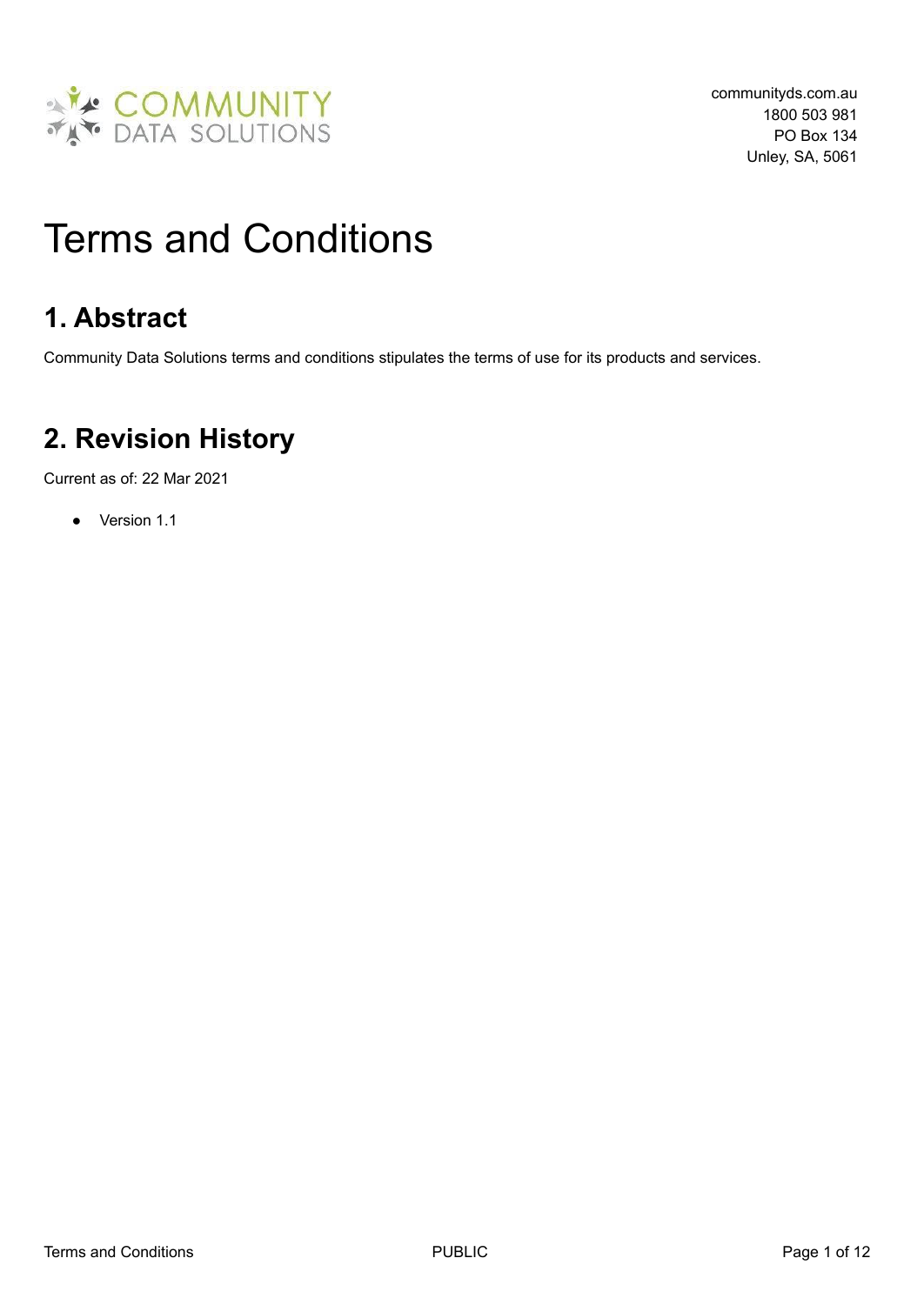

# Terms and Conditions

# **1. Dictionary**

- 1. The Terms Dictionary in [Appendix](#page-10-0) 1 defines some of the terms used in these Terms & Conditions and sets out the rules of interpretation that apply to the Agreement.
- 2. Terms set out in the Particulars of the Solution Agreement have the corresponding meaning.

# **2. Application**

- 1. These Terms & Conditions apply to:
	- a. Use and access of the Website;
	- b. Use and access of the Solution; and
	- c. The Customer Solution Agreement.
- 2. Where you do not accept these Terms & Conditions you must immediately cease using:
	- a. The Website; and/or
	- b. The Solution.
- 3. Minor variations to these Terms & Conditions may be made by CDS from time-to-time, and unless stated otherwise by CDS in writing, such updates shall come into effect:
	- a. For use and access of the Website, immediately; and
	- b. For use of the Solution and in relation to the Customer Solution Agreement, at the commencement of the following quarter after you receive notice of the update(s).
- 4. CDS undertakes to notify you in writing, with at least 21 business days notice, of any potentially adverse major variations to these Terms & Conditions. These communications will include:
	- a. A clear listing of how the variations might be made, and
	- b. A definition of how far the variation can go.
- 5. You retain the right to cancel the Agreement without penalty if you do not agree to the updated Terms and Conditions.

# **3. Agreement**

- 1. By using the Website and/or Solution, you agree that you acknowledge and accept (severally and as relevant):
	- a. These Terms & Conditions;
	- b. The Privacy Policy; and
	- c. The Customer Solution Agreement
- 2. Where something in these Terms & Conditions is inconsistent with a Special Condition the Special Condition shall prevail.

#### **4. License**

- 1. By accepting these Terms & Conditions, you are granted a limited, non-exclusive and revocable license to access:
	- a. The Website; and/or
	- b. The Solution, in accordance with these Terms & Conditions.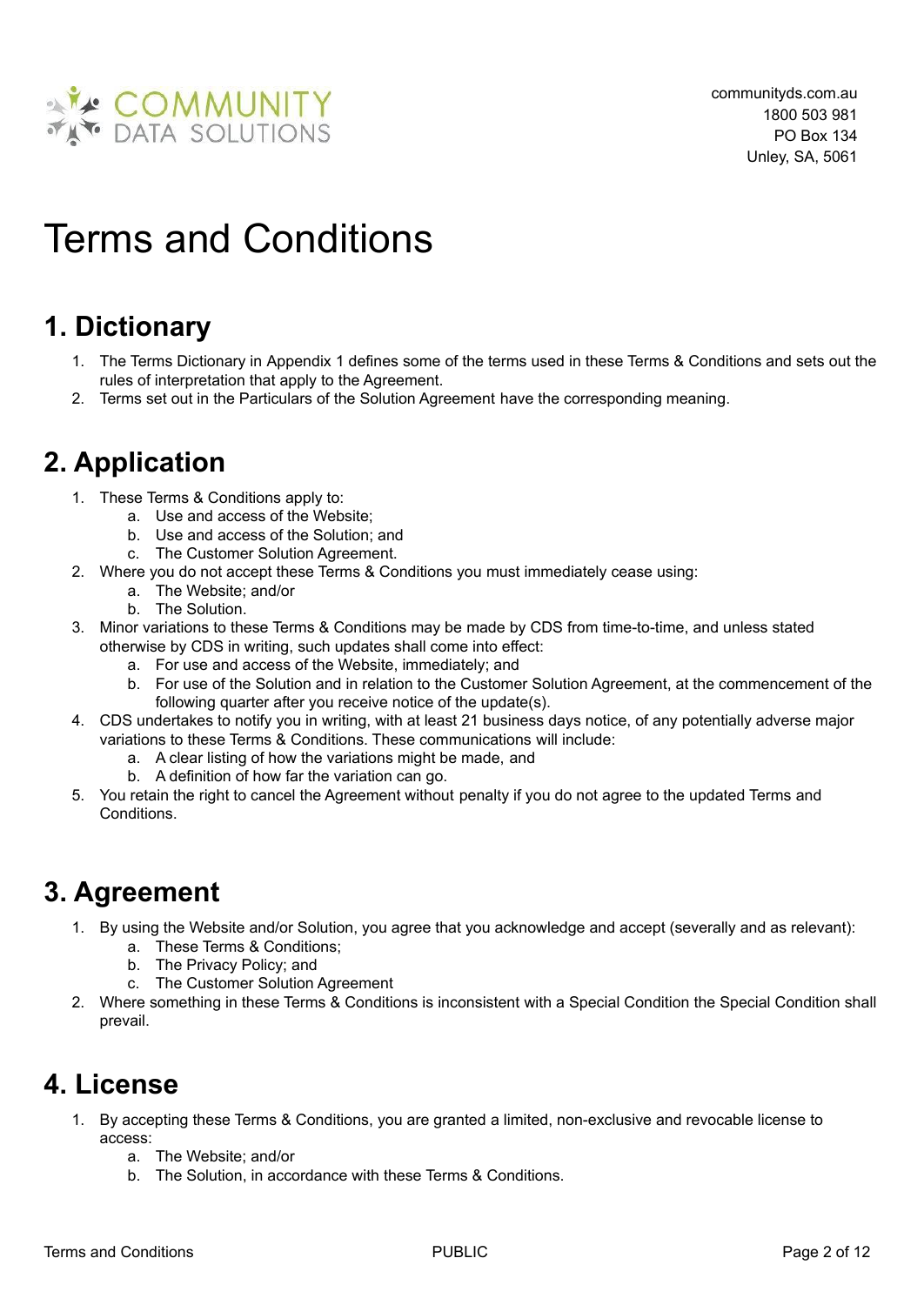

- 2. CDS may issue the license to you on any further terms or limitations (including the number of users) as it sees fit, and as so specified in the Customer Solution Agreement or elsewhere in writing.
- 3. CDS may revoke or suspend your license(s) in its absolute discretion for any reason that it sees fit, including a gross breach of these Terms & Conditions by your users. CDS will provide you with a minimum 21 days written notice of any suspension or revocation. Should an issue arise regarding the fairness of the revocation or suspension occur, the dispute procedures in Clause 20 should be used by both parties to settle the matter.

#### **5. Use**

1. You agree that you shall only use the Website and Solution for legal purposes and shall not use either to engage any conduct that is unlawful, immoral, threatening, abusive or in a way that is deemed unreasonable by CDS in its discretion.

# **6. Solution**

- 1. The Solution is only accessible to Customers. If you are not a Customer (meaning your organisation has not signed a Customer Solution Agreement) you do not have authority to access the Solution.
- 2. You agree and accept that the Solution is:
	- a. Hosted on CDS servers and shall only be installed, accessed and maintained by CDS, accessed using the internet or other connection to the CDS servers and is not available 'locally' from your own systems; and
	- b. Managed and supported exclusively by CDS from the CDS servers and that no 'back-end' access to the Solution is available to you unless expressly agreed in writing.
- 3. As a hosted and managed service, CDS reserves the right to upgrade, maintain, tune, backup, amend, add or remove features, redesign, improve or otherwise alter the Solution.
- 4. CDS shall not exercise its rights under clause 6.4 in a manner that would intentionally cause you to lose access to Customer Data or fundamentally decrease the utility of the Solution to you, other than in accordance with these Terms & Conditions.

#### **7. Other Services**

1. The Customer agrees to pay CDS the Fees & Charges for any work approved by the Customer and performed by CDS.

# **8. Authorised Users**

- 1. The Customer shall authorise users to access the Solution in its absolute discretion. CDS accepts no liability for access to Customer Data by users authorised by the Customer or using login details of users authorised by the Customer.
- 2. You are solely responsible for the security of your username and password for access to the Solution.
- 3. You are responsible for ensuring users comply with these Terms & Conditions in full and liable for any breach by them.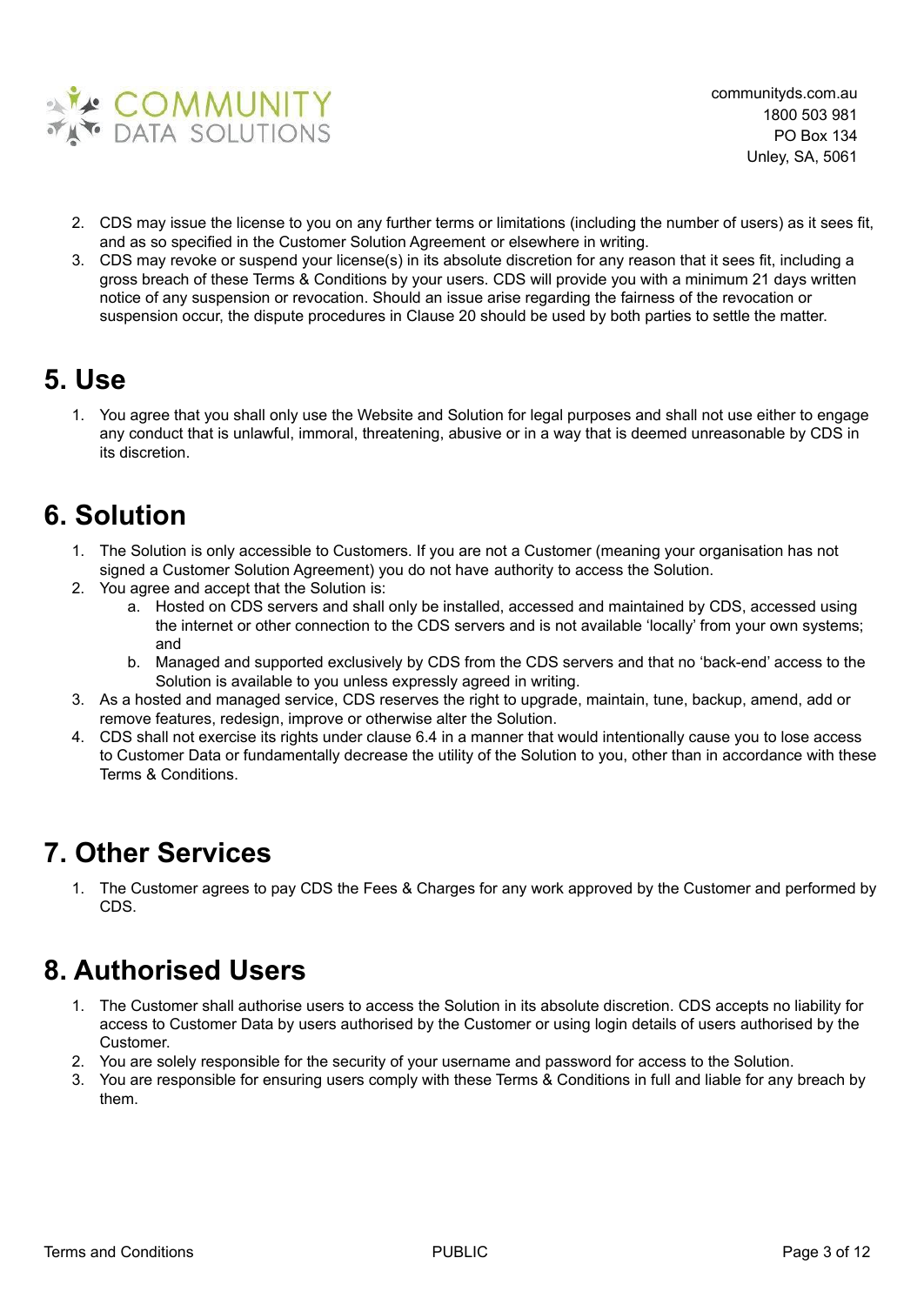

# **9. Customer Data**

- 1. CDS obtains no right, title or interest in Customer Data including any Intellectual Property found within it. CDS accepts no liability for the content of Customer Data.
- 2. You are responsible for the accuracy, quality and legality of Customer Data and your acquisition of it, and the users that create, access and/or use Customer Data.
- 3. CDS shall not access, use, modify or otherwise deal with Customer Data except where required by compulsion of law or upon your authority (such as to provide Support).
- 4. Unless agreed in writing otherwise, all Customer Data shall be physically located in Australia. You agree that CDS may use any backup and failover services it sees fit at its discretion.
- 5. Where this Agreement is terminated in accordance with these Terms & Conditions, CDS shall ensure that all Customer Data is available to be transferred to you for a period of one calendar month, provided all outstanding Fees & Charges have been paid along with any relevant Fees & Charges that apply to the return and transfer of this data despite the termination of the Agreement.
- 6. Despite clause 9.1 and clause 9.5, CDS shall be authorised to permanently delete Customer Data where outstanding Fees & Charges remain unpaid in accordance with clause 11 for a period of more than three calendar months.

# **10. Privacy**

- 1. CDS maintains the Privacy Policy in compliance with the provisions of the Privacy Act for data that it collects about you, Website Users and other Customers. CDS agrees to abide by the Privacy Act regardless of whether CDS is legally bound by that act.
- 2. The Privacy Policy does not apply to how you handle your Customer Data. It is your responsibility to meet the obligations of the Privacy Act by implementing a Privacy Policy in accordance with law.
- 3. CDS makes no warranty as to the suitability of the Solution in regards to the Customer's privacy obligations at law or contract, and it is your responsibility to determine whether the Solution is appropriate for your circumstances.

# **11. Fees & Charges**

- 1. You agree to pay all Fees & Charges as and when they fall due and to the extent permissible by law Fees & Charges are non-cancellable or refundable once ordered or paid.
- 2. CDS shall notify you of any changes to existing Fees & Charges in writing with no less than 21 business days before the end of the current billing period to which those Fees & Charges apply. CDS reserves the right to change its Fees & Charges at any time.
- 3. CDS may introduce new services and/or Fees & Charges by giving you written notice of 21 business days before their availability and applicability.
- 4. If you do not accept a change to the Fees & Charges, you must communicate your reasons to CDS before the commencement of the next billing period. If CDS does not receive any communication from you regarding the Fees & Changes, and you continue to use the Solution, this will be construed as acceptance of the Fees & Charges proposal.
- 5. Fees & Charges for calendar periods shall be adjusted pro-rata for initial charges, and then charged for the full calendar period in advance.
- 6. CDS may revoke or suspend your license to access the Solution for unpaid Fees & Charges without liability.
- 7. Where CDS:
	- a. Is required to perform any services for you outside of what is set out in this Agreement or otherwise in writing;
	- b. Is subject to delays caused by changes or complexities outside of its control (and not caused by its breach of this Agreement); then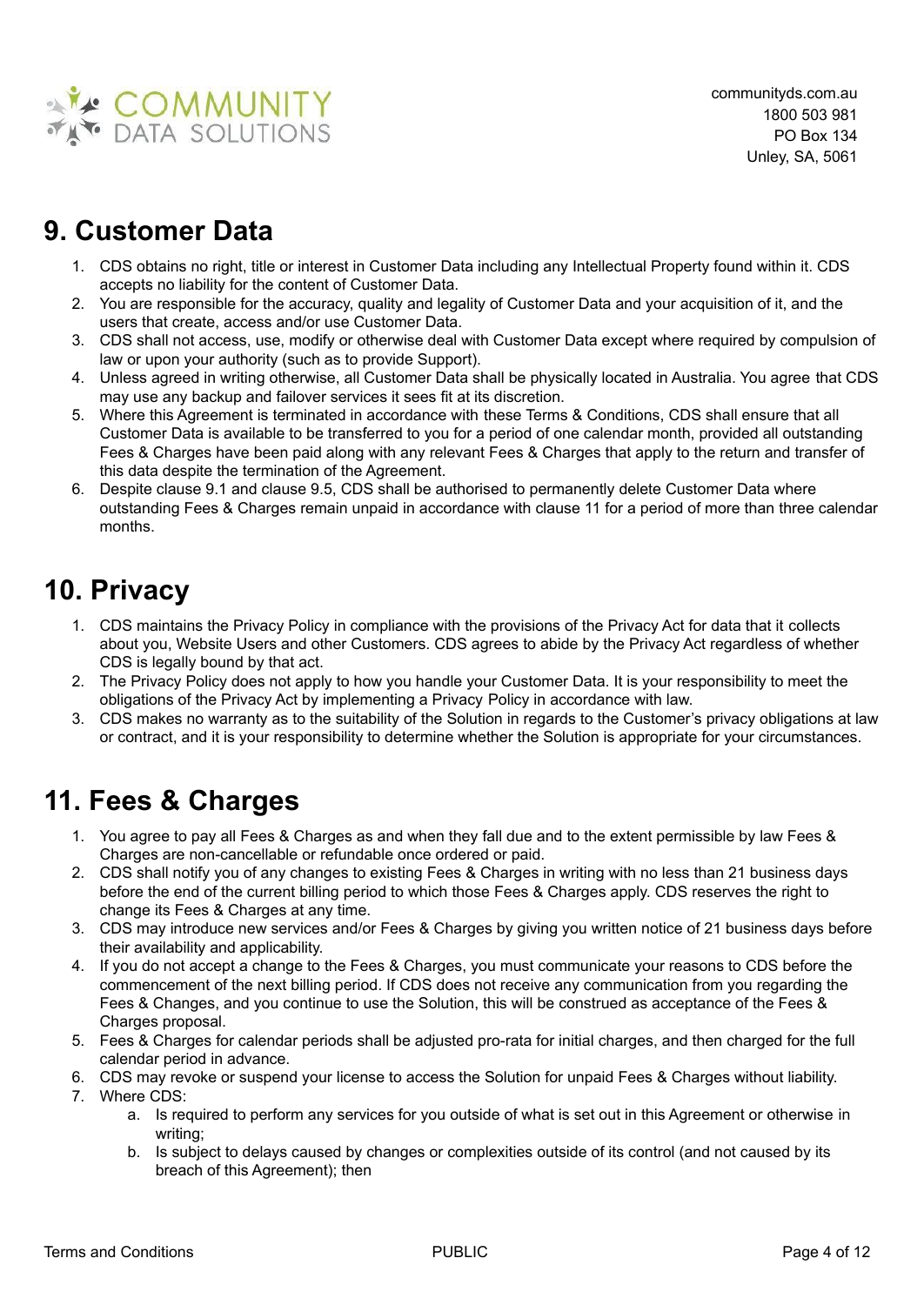

- c. You agree that CDS shall be entitled to charge you an additional amount that is reasonable for the service performed.
- 8. Unless stated otherwise, all Fees & Charges are exclusive of GST.
- 9. You retain the right to cancel the Agreement without penalty if you do not agree to the changes to CDS' Fees & Charges.

# **12. Invoicing & Payments**

- 1. CDS shall issue you a Tax Invoice for all Fees & Charges. The terms of payment set out on the Tax Invoice shall apply.
- 2. Where Fees & Charges are payable:
	- a. In advance, no services shall be commenced or provided unless a Tax Invoice has been issued and paid in full;
	- b. In arrears, CDS reserves the right to cease work and not perform any further services until the Tax Invoice for those Fees & Charges have been paid.
- 3. Should you dispute a Tax Invoice, you must notify CDS of the disputed item within 5 business days of the date of the Tax Invoice. You must pay the amount of the Tax Invoice not in dispute within the prescribed payment period.
- 4. Overdue Tax Invoices shall accrue interest at the rate of 1.5% per month, or in default, the maximum rate of penalty interest prescribed under law.
- 5. You authorise CDS to use your information for the purposes of obtaining a credit assessment or to otherwise make investigations as to your payment history.
- 6. No refunds are offered unless provided for in these Terms & Conditions or as required by law.

#### **13. Data**

- 1. Security. CDS takes the security of the Website and the Solution and the privacy of its Users very seriously. As a condition of using either, you agree that you shall not do anything to prejudice the security or privacy of any User Information or a CDS system.
- 2. Transmission. CDS shall do all things reasonable to ensure that the transmission of data occurs according to accepted industry standards. It is up to you to ensure that any transmission standards meet your operating and legal requirements.
- 3. Storage. CDS may limit the amount of data that you store in the Solution, and shall provide a minimum of 21 days notice of any such change. Data that is stored with CDS shall be stored according to accepted industry standards.
- 4. Backup. CDS shall perform backups of its entire systems in a reasonable manner at such times and intervals as is reasonable for its business purposes. CDS does not warrant that it is able to backup or recover specific Customer Data from any period of time unless so stated in writing by CDS.
- 5. Transfer & Return. Upon request, CDS shall export all your Customer Data and return the same to you by way of physical media or download, as is appropriate, and you shall pay any relevant Fees & Charges and reimburse CDS for any reasonable expenses incurred in doing so (such as freight and insurance).

# **14. Access**

1. Website. By using the Website you acknowledge that CDS is not required to keep the Website available for your use and we make no warranties as to its availability. We accept no responsibility for the unavailability of this Website, or any offers or services found on the Site, and you agree that we are not liable for any loss or damage that you or any other person incurs by not being able to access the Website. We make no guarantees, implied or expressed, as to the backups of the Site.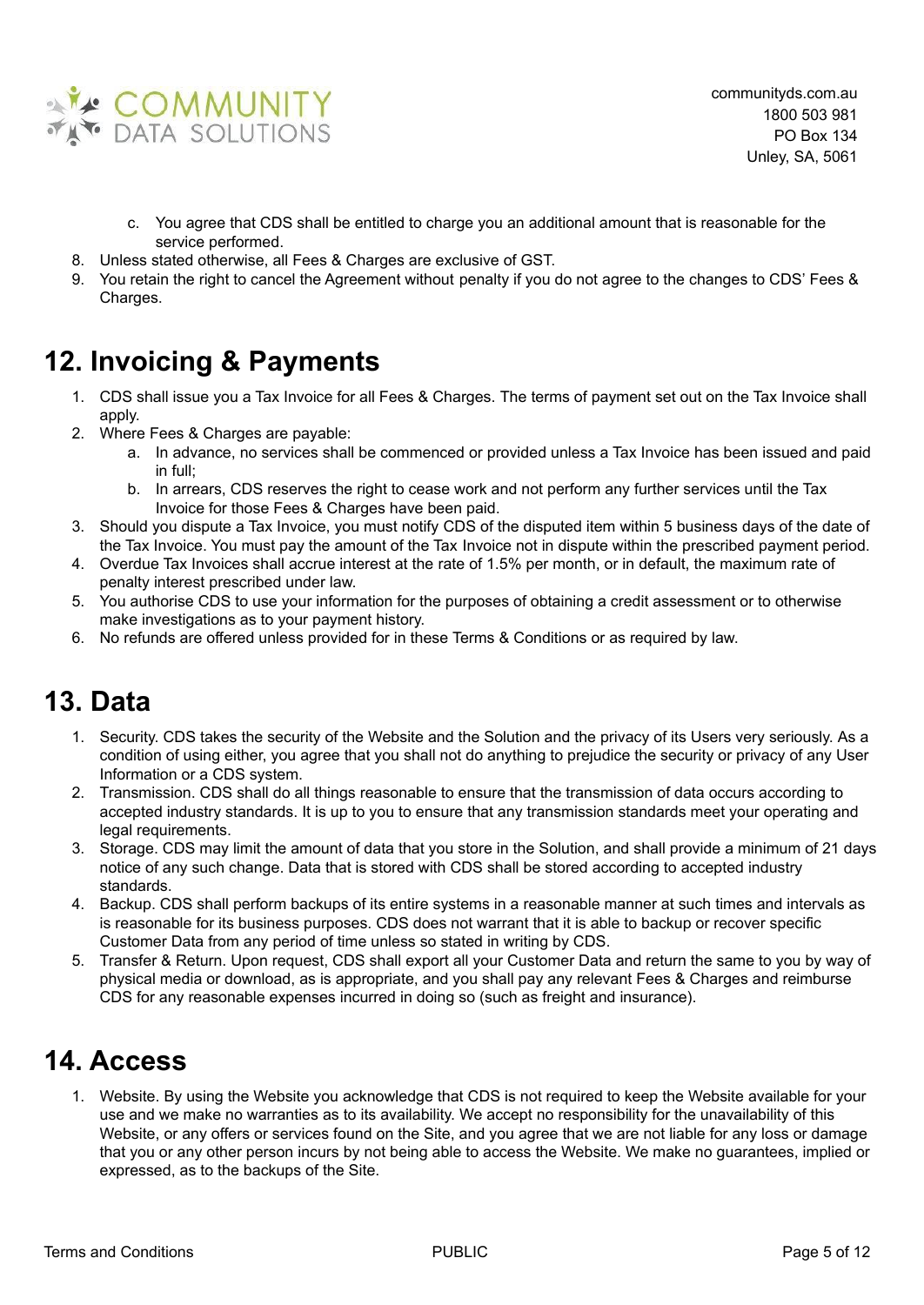

2. Solution. CDS services are subject to certain guarantees that cannot be excluded by Australian legislation, particularly under the Australian Consumer Law. We do not exclude or limit the application of any applicable state or Commonwealth laws (including the Competition and Consumer Act 2010). We will make reasonable efforts to ensure continuity of service. However, by accepting these Terms & Conditions you agree that CDS shall provide access to the Solution to the best of its abilities, however it accepts no responsibility for ongoing access to the Solution.

# **15. Intellectual Property**

- 1. Website. All content on the Website is the copyright of CDS. Without the express written permission of CDS, you shall not:
	- a. Replicate all or part of the Website in any way; or
	- b. Incorporate all or part of the Website in any other webpage, site, application or other digital or non-digital format.
- 2. Trademarks. CDS has moral & registered rights in its trademarks and you shall not copy, alter, use or otherwise deal in the marks without the prior written consent of CDS.
- 3. Proprietary Information. The Website and Solution may use software and other proprietary systems and intellectual property for which CDS has appropriate authority to use, and you agree that such is protected by copyright, trademarks, patents, proprietary rights and other laws, both domestically and internationally. You warrant that you shall not infringe on any third-party rights through the use of the Solution or Website.
- 4. Solution. You agree and accept that the Solution is the Intellectual Property of CDS and you further warrant that by using the Solution you will not:
	- a. Copy the Solution or the services that it provides for your own commercial purposes; and
	- b. Directly or indirectly copy, recreate, decompile, reverse engineer or otherwise obtain, modify or use any source or object code, architecture, algorithms contained in the Solution or any documentation associated with it.
- 5. Content. All content (with the exception of Customer Data) remains the Intellectual Property of CDS, including (without limitation) any source code, ideas, enhancements, feature requests, suggestions or other information provided by the Customer or any other party with respect to the Website or the Solution.

#### **16. Confidentiality**

- 1. Each party acknowledges and agrees that:
	- a. The Confidential Information is secret, confidential and valuable to the disclosing party ("Discloser");
	- b. It owes an obligation of confidence to the Discloser concerning the Confidential Information;
	- c. It must not disclose the Confidential Information to a third party except as permitted in these Terms & Conditions;
	- d. All Intellectual Property rights remain vested in the Discloser by disclosure of Confidential Information does not in any way transfer or assign any rights or interests in the Intellectual Property to the receiving party; and
	- e. Any breach or threatened breach by the receiving party of an obligation under these Terms & Conditions may cause the Discloser immediate and irreparable harm for which damages alone may not be an adequate remedy. Consequently the Discloser has the right, in addition to other remedies available at law or in equity, to seek injunctive relief against the receiving party (and its agents, assigns, employees, officers and directors, personally) or to compel specific performance of this clause.
- 2. A party must notify the Discloser in writing giving full details known to it immediately it becomes aware of:
	- a. Any actual, suspected, likely or threatened breach by it of clause 16.1;
	- b. any actual, suspected, likely or threatened breach by any person of any obligation in relation to the Confidential Information; or
	- c. any actual, suspected, likely or threatened theft, loss, damage, or unauthorised access, use or disclosure of or to any Confidential Information.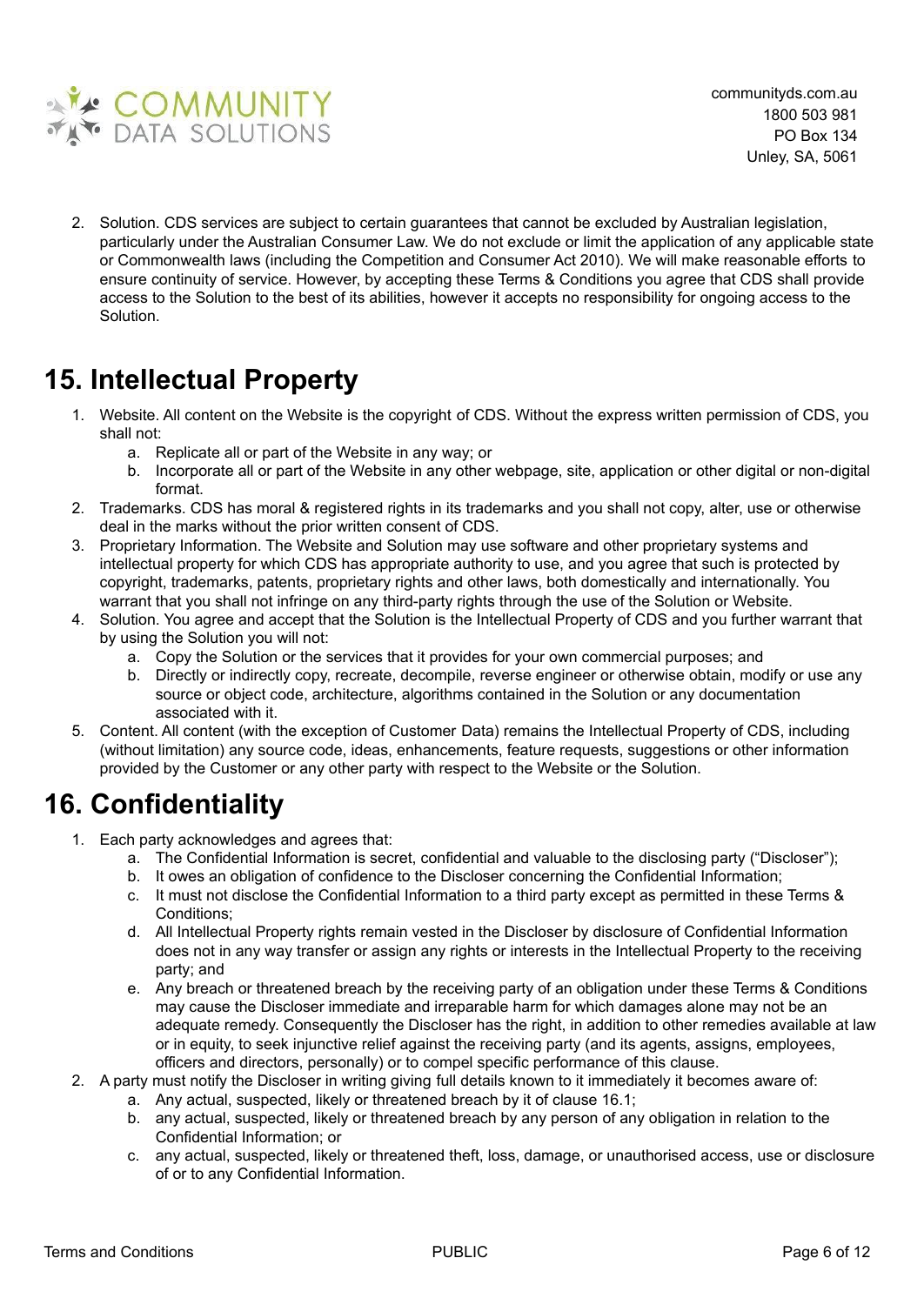

- 3. The receiving party must promptly take all steps that the Discloser may reasonably require and must co-operate with any investigation, litigation or other action of the Discloser or of a related body corporate if there is:
	- a. any actual, suspected, likely or threatened breach of a term of these Terms & Conditions; or
	- b. any theft, loss, damage or unauthorised access, use or disclosure of or to any Confidential Information that is or was in its possession or control.

# **17. Liability & Indemnity**

- 1. You agree that you use the Site and/or Solution at your own risk.
- 2. You acknowledge that we are not responsible for the conduct or activities of any user and that we are not liable for such under any circumstances.
- 3. You warrant that you have obtained all necessary consents from the relevant individuals to store personal and sensitive information on a database that will be accessible by third party providers.
- 4. You agree to indemnify us for any loss, damage, cost or expense that we may suffer or incur as a result of or in connection with your use of or conduct in connection with the Solution or Website, including any breach by you of these Terms & Conditions.
- 5. In no circumstances will we be liable for any direct, incidental, consequential or indirect damages, loss or corruption of data, loss of profits, goodwill, bargain or opportunity, loss of anticipated savings or any other similar or analogous loss resulting from your access to, or use of, or inability to use the Site or any content, or in any way relating to an experience itself (or the provision or non-provision of an experience), whether based on warranty, contract, tort, negligence, in equity or any other legal theory, and whether or not we knew or should have known of the possibility of such damage to business interruption of any type, whether in tort, contract or otherwise.
- 6. Certain rights and remedies may be available under the Competition and Consumer Act 2010 (Cth) or similar legislation of other States or Territories and may not be permitted to be excluded, restricted or modified. Apart from those that cannot be excluded, we and our related entities exclude all conditions and warranties that may be implied by law. To the extent permitted by law, our liability for breach of any implied warranty or condition that cannot be excluded is restricted, at our option to:
	- a. The re-supply of services or payment of the cost of re-supply of services; or
	- b. The replacement or repair of goods or payment of the cost of replacement or repair.

#### **18. Breach**

- 1. Where a party is in breach of this Agreement, the other party may issue a written notice ("Breach Notice") requiring the party in Breach that must set out:
	- a. The nature of the breach;
	- b. The provisions of the Agreement that are alleged to have been breached;
	- c. A reasonable timeframe to remedy the breach not less than 10 business days; and
	- d. The action required to remedy the Breach.
- 2. Where a party issues a complaint Breach Notice in accordance with clause 18.1, the receiving party shall be required to respond and/or remedy the breach as so set out in the Breach Notice. Failure to respond in writing setting out:
	- a. The steps taken to remedy the breach; or
	- b. Why the party believes it is not in breach as put forward in the Breach Notice, shall not in itself confirm the alleged breach but shall be in itself a breach of this Agreement.
- 3. Failure to remedy a breach set out in a Breach Notice shall be a Material Breach of this Agreement.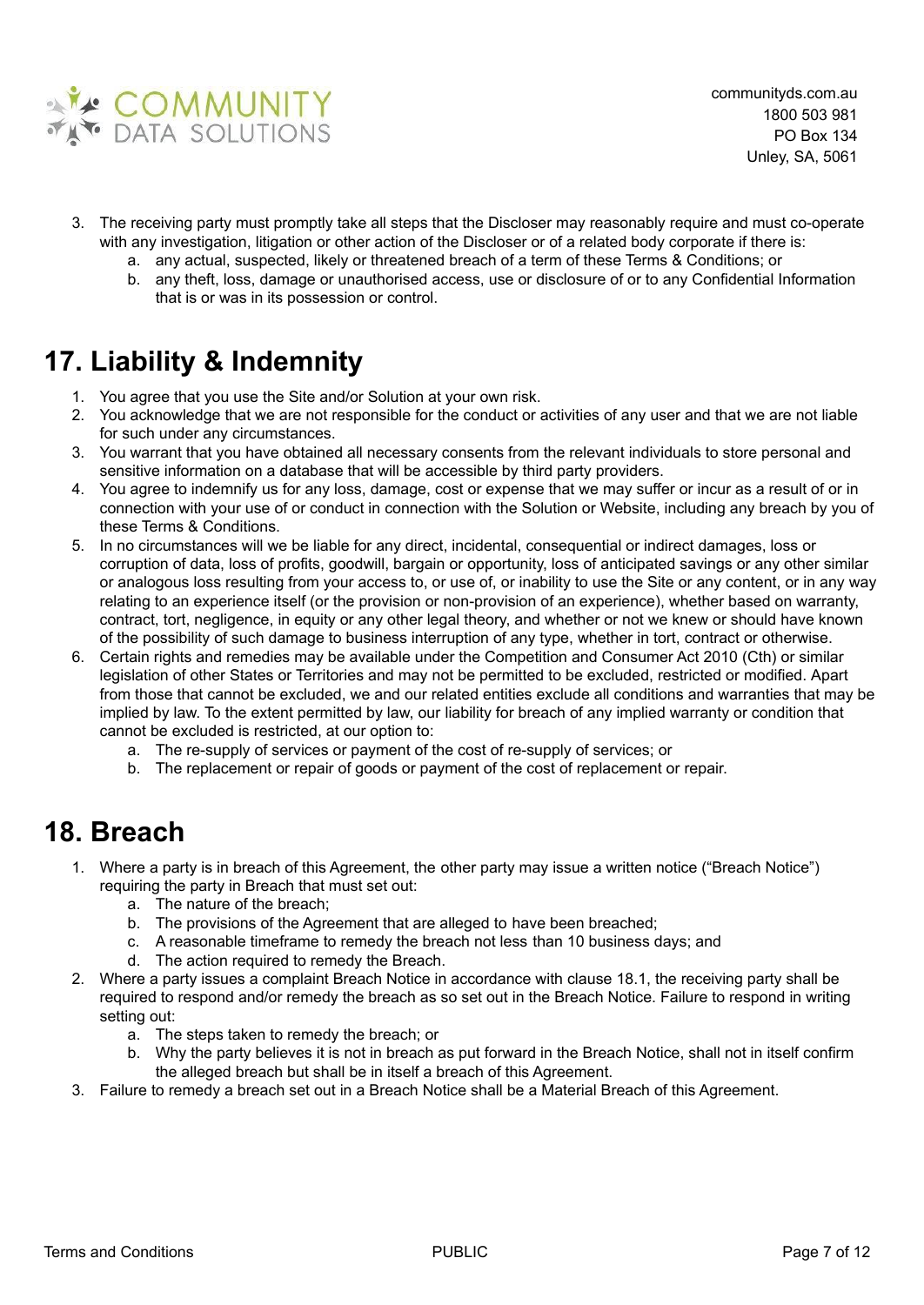

# **19. Termination**

- 1. Breach. Where a party is in Material Breach of this Agreement, the other party may terminate this Agreement in accordance with these Terms & Conditions by giving written notice of termination, which shall become effective 7 days after the date of the Notice.
- 2. Cancellation or Non-Renewal. You may choose to not renew your access to the Solution by giving CDS no less than 14 days notice in writing before the end of the relevant billing period.
- 3. Insolvency. Either party may cancel any or all of the Services immediately by Notice, if either party:
	- a. Stops or suspends or threatens to stop or suspend payment of all or a class of its debts;
	- b. is insolvent within the meaning of section 95A of the Corporations Act;
	- c. fails to comply with a statutory demand (within the meaning of section 459F(1) of the Corporations Act) unless:
		- i. the debt to which the statutory demand relates is discharged within 15 Business Days of the date of the failure; or
		- ii. the party demonstrates to the satisfaction of the other party (acting reasonably) that it is able to pay all its debts as and when they become due and payable;
	- d. has an administrator appointed in respect of it;
	- e. has a controller within the meaning of section 9 of the Corporations Act or similar officer appointed to the whole or a substantial part of its assets or undertaking and that controller or similar officer is not removed within 15 Business Days of the appointment;
	- f. has an order made or a resolution passed for its winding up or dissolution or it enters into an arrangement, compromise or composition with or assignment for the benefit of its creditors or a class of them;
	- g. has any security enforced over, or a distress, execution or other similar process levied or served against, the whole or a substantial part of its assets or undertaking; or
	- h. is subject to any event which, under the Law of any relevant jurisdiction, has an analogous or equivalent effect to any of the events listed above.
- 4. Liquidation. In the event of CDS going into liquidation, all source code relating to the operation of the Solution will be made available for transfer to the Customer who shall pay any relevant Fees & Charges and reimburse CDS for any reasonable expenses incurred in doing so.
- 5. Expiry or termination of this Agreement is without prejudice to and does not affect the accrued rights or remedies of any of the parties arising in any way out of this Agreement up to the date of expiry or termination.
- 6. The rights and obligations under the relevant provisions of clauses 7, 8, 9, 10, 11, 12, 13, 14, 15, 16, 17, 20 & 22 survive termination of this Agreement.

# **20. Disputes**

- 1. Negotiation. If there is a dispute between the parties relating to or arising out of this Agreement, then within five Business Days of a party notifying the other party of a dispute, senior representatives from each party must meet and use all reasonable endeavours acting in good faith to resolve the dispute by joint discussions.
- 2. Mediation. If the dispute between the parties relating to or arising out of this Agreement is not resolved within five Business Days of notification of the dispute under Clause 20.1, the parties must agree to submit the dispute to mediation, administered by Lawyers engaged in Alternative Dispute Resolution.
- 3. Arbitration. If the dispute between the parties relating to or arising out of this Agreement is not settled by mediation under Clause 20.2, either party may by written notice to the other refer the dispute to arbitration administered by the Institute of Arbitrators Australia. The arbitrator will be agreed between the parties from a panel suggested by the President of the Institute of Arbitrators Australia or failing agreement, an arbitrator will be appointed by the President of the Institute of Arbitrators Australia.
- 4. Court proceedings. A party may not commence Court proceedings in relation to a dispute relating to or arising out of this Agreement until it has exhausted the procedures in this Clause 20 unless the party seeks appropriate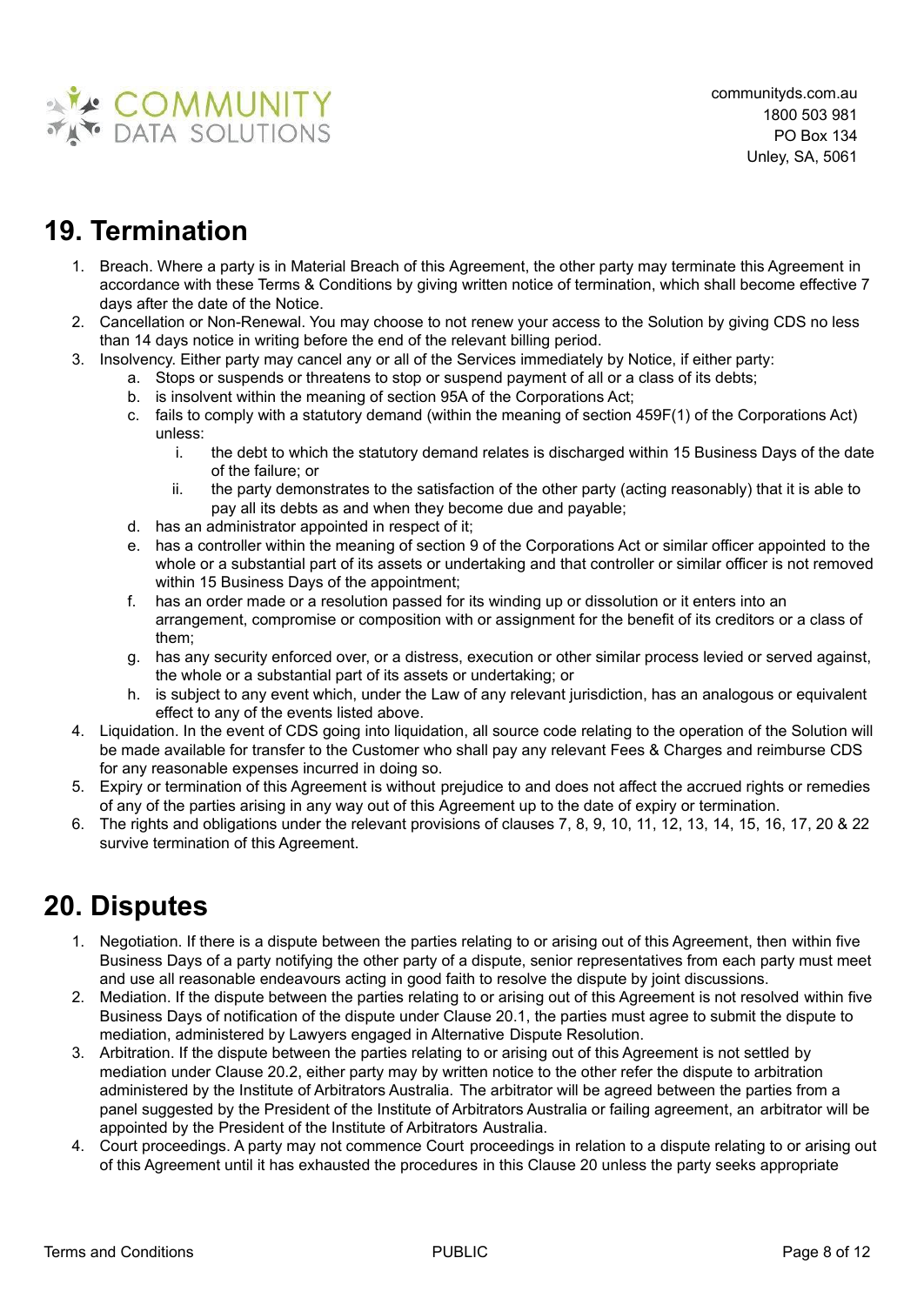

injunctive or other interlocutory relief to preserve property or rights or to avoid losses that are not compensable in damages.

### **21. Force Majeure**

- 1. If a party is prevented in whole or in part from carrying out its obligations under this Agreement as a result of Force Majeure, it will promptly notify the other party accordingly. The notice must:
	- a. specify the obligations and the extent to which it cannot perform those obligations;
	- b. fully describe the event of Force Majeure;
	- c. estimate the time during which the Force Majeure will continue; and
	- d. specify the measures proposed to be adopted to remedy or abate the Force Majeure.
- 2. Following a notice of Force Majeure in accordance with clause 21.1 and while the Force Majeure continues, the obligations which cannot be performed because of the Force Majeure will be suspended, other than obligations to pay money that is due and payable.
- 3. The party that is prevented from carrying out its obligations under this Agreement as a result of Force Majeure must remedy the Force Majeure to the extent reasonably practicable and resume performance of its obligations as soon as reasonably possible.
- 4. The party that is prevented from carrying out its obligations under this Agreement as a result of Force Majeure must take all action reasonably practicable to mitigate any loss suffered by the other party as a result of the party's failure to carry out its obligations under this Agreement.
- 5. The term of this Agreement will not be extended by the period of Force Majeure.

# **22. Electronic Communication & Notices**

- 1. The words in this clause that are defined in the Electronic Transactions Act 1999 (Cth) have the same meaning.
- 2. The parties acknowledge and agree that this agreement may be executed and binding by way of electronic communication.
- 3. A consent, notice or communication under this agreement is effective if it is sent as an electronic communication unless required to be physically delivered under law.
- 4. The Customer can direct notices, enquiries, complaints and so forth to CDS as set out in the Customer Solution Agreement. CDS will notify the Customer of a change of details from time-to-time.
- 5. CDS will send the Customer notices and other correspondence to the details that the Customer submits to CDS, or that the Customer notifies CDS of, from time-to-time. It is the Customer's responsibility to update its contact details as they change.

#### **23. General**

- 1. Assignment. CDS may assign its rights and obligations under this agreement to a third-party by giving the Customer reasonable written notice of intent. If an issue arises regarding the assignation of rights and obligations, the dispute procedures in Clause 20 must be followed to settle the matter. The Customer retains the right to cancel the Agreement without penalty if it does not agree with the assignment. The Customer must obtain the written consent of CDS before assigning its rights and obligations to a third party, without which the purported assignment shall not be binding upon CDS.
- 2. Entire Agreement. This Agreement constitutes the full and complete understanding between the parties with respect to the subject matter of this Agreement. There is no other oral understanding, Agreement, warranty or representation whether expressed or implied in any way extending, defining or otherwise relating to the provisions hereof or binding on the parties with respect to any of the matters to which this Agreement relates.
- 3. No Inducement. Each of the parties hereby covenants and irrevocably acknowledges that it has not been induced to enter into this Agreement by any statement, warranty, representation, understanding, act, omission, fact,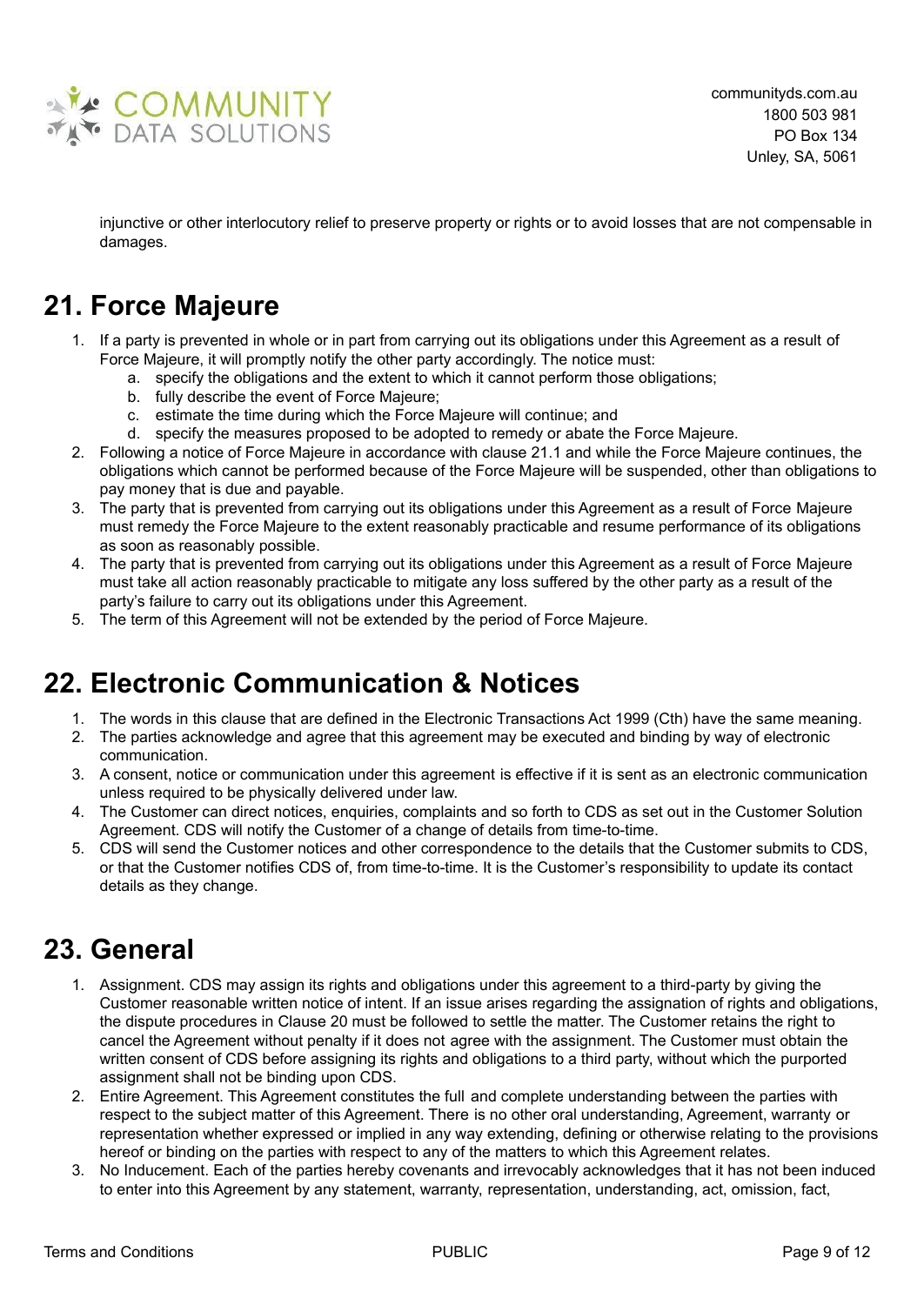

matter, thing or conduct by or on behalf of any person including the other party, other than as expressly recorded in this Agreement.

- 4. Waiver. No waiver by either party of any default in the strict and literal performance of or compliance with any provision condition or requirement herein shall be deemed to be a waiver of strict and literal performance of and compliance with any other provision, condition or requirement herein nor to be a waiver of or in any manner release either party from strict compliance with any provision condition or requirement in the future nor shall any delay or omission of either party to exercise any right hereunder in any manner impair the exercise of any such right accruing to it thereafter
- 5. Governing Law. This Agreement shall be governed by and construed in accordance with the law of South Australia and each of the parties hereby submits to the non-exclusive jurisdiction of the South Australian courts.
- 6. Facsimile & Counterpart. This Agreement may be executed by the parties in facsimile and counterpart by written notice to the other party that the Agreement is signed, valid notice of which shall deem this Agreement effective and commenced.
- 7. Severability. This Agreement is divisible and separable so that if any provision or provisions hereof shall be held to be invalid, such holding shall not impair the remaining provisions hereof. If any provision hereof is held to be too broad to be enforced, such provision shall be construed to create an obligation to the full extent allowable by law.
- 8. Warranty. Each party represents and warrants to the other that it has the right to enter into this Agreement without breaching or violating any fiduciary, contractual, or statutory obligations owed to another.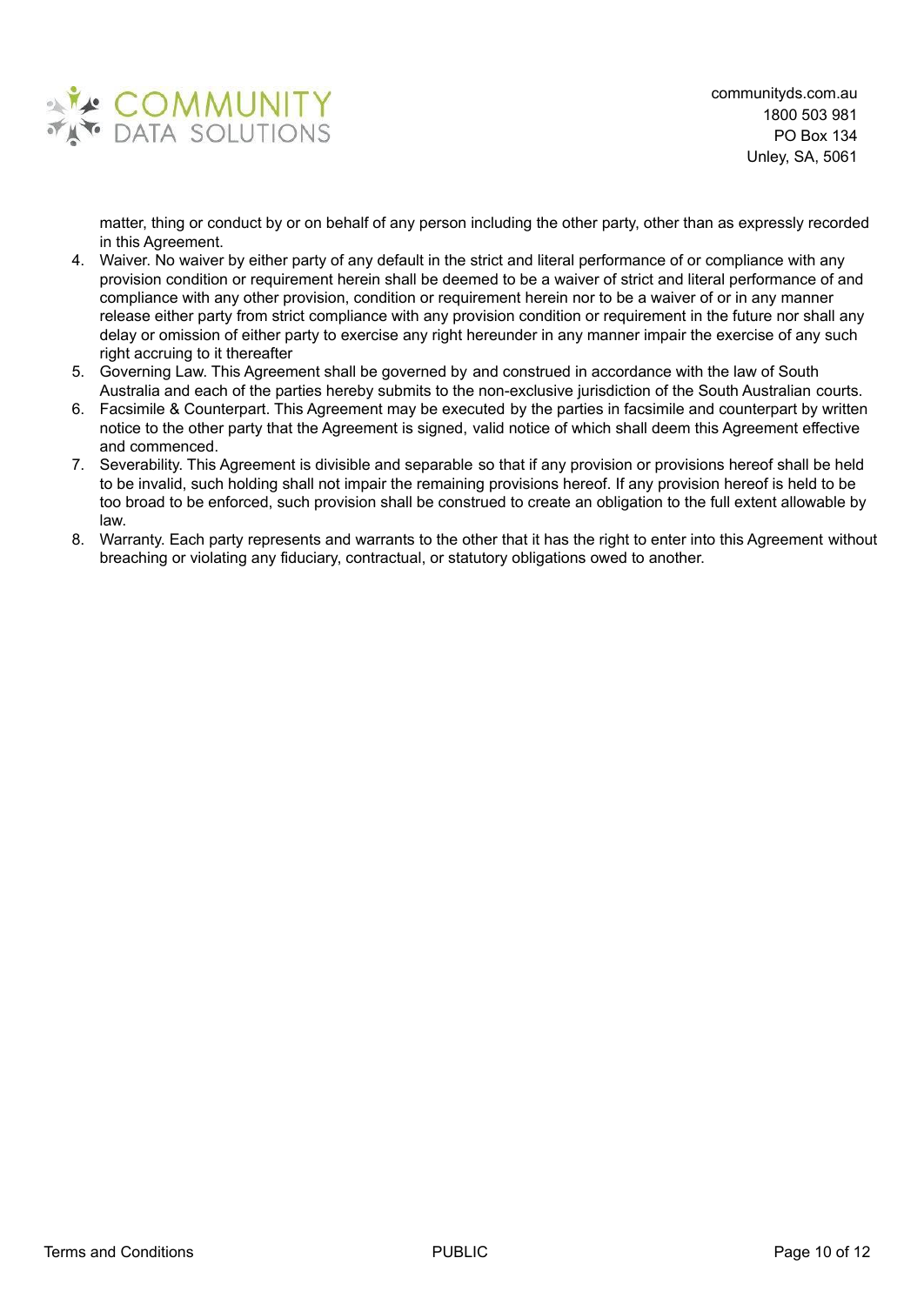

# Appendix 1 - Dictionary

# <span id="page-10-0"></span>**Part 1 – Definitions**

In this Agreement, unless the subject or context is inconsistent, each of the following expressions shall have the meaning assigned to it below:

**Agreement** has the meaning given to it by clause 3.

**Business Day** means a day that the banks are customarily open for business in Adelaide.

**Commencement Date** means the date set out in the Customer Solution Agreement.

**Confidential Information** means all information (whether or not it is described as confidential) in any form or medium concerning any past, present or future business, operations or affairs of the Company, including, without limitation:

- 1. all technical or non-technical data, formulae, patterns, programs, devices, methods, techniques, plans, drawings, models and processes, source and object code, software and computer records;
- 2. all business and marketing plans and projections, details of agreements and arrangements with third parties, and customer and supplier information and lists;
- 3. all financial information, pricing schedules and structures, product margins, remuneration details and investment outlays;
- 4. all information concerning any employee, customer, contractor, supplier or agent of the Company;
- 5. the Company's policies and procedures; and
- 6. all information contained in this document, but excludes information that the Executive can establish:
- 7. is known by or is in the Executive's possession or control other than through a breach of this document and is not subject to any obligation of confidence; or
- 8. is in the public domain other than by a breach of this document or any obligations of confidence.
- 9. all Customer Data

**Customer** means the user of the Solution and/or the party nominated as the Customer in the Customer Solution Agreement.

**Customer Data** means data that is entered into the Solution by the Customer that forms part of its Intellectual Property.

**Customer Solution Agreement** means the agreement between CDS and the Customer setting out the Parties, Solution, Project Plan and Special Conditions and or any other information entitled Customer Solution Agreement.

**Fees & Charges** mean the fees and charges set out in the Pricing.

**Force Majeure** means an event or cause beyond the reasonable control of the party claiming force majeure. It includes each of the following, to the extent it is beyond the reasonable control of that party:

- 1. i act of God, lightning, storm, flood, fire, earthquake or explosion cyclone, tidal wave, landslide, adverse weather conditions;ii act of public enemy, war (declared or undeclared), terrorism, sabotage, blockade, revolution, riot, insurrection, civil commotion, epidemic;
- 2. iii the effect of any change in applicable laws, orders, rules or regulations of any government or other competent authority; and
- 3. iv embargo, inability to obtain necessary materials, equipment or facilities, or power or water shortage.

**GST** has the meaning given by the A New Tax System (Goods and Services Tax) Act 1999 (Cth).

**Intellectual Property** means all rights (present and future) conferred by common law, equity or statute (and all Moral Rights) connected with business names, computer software, confidential information, copyright, designs, domain names,